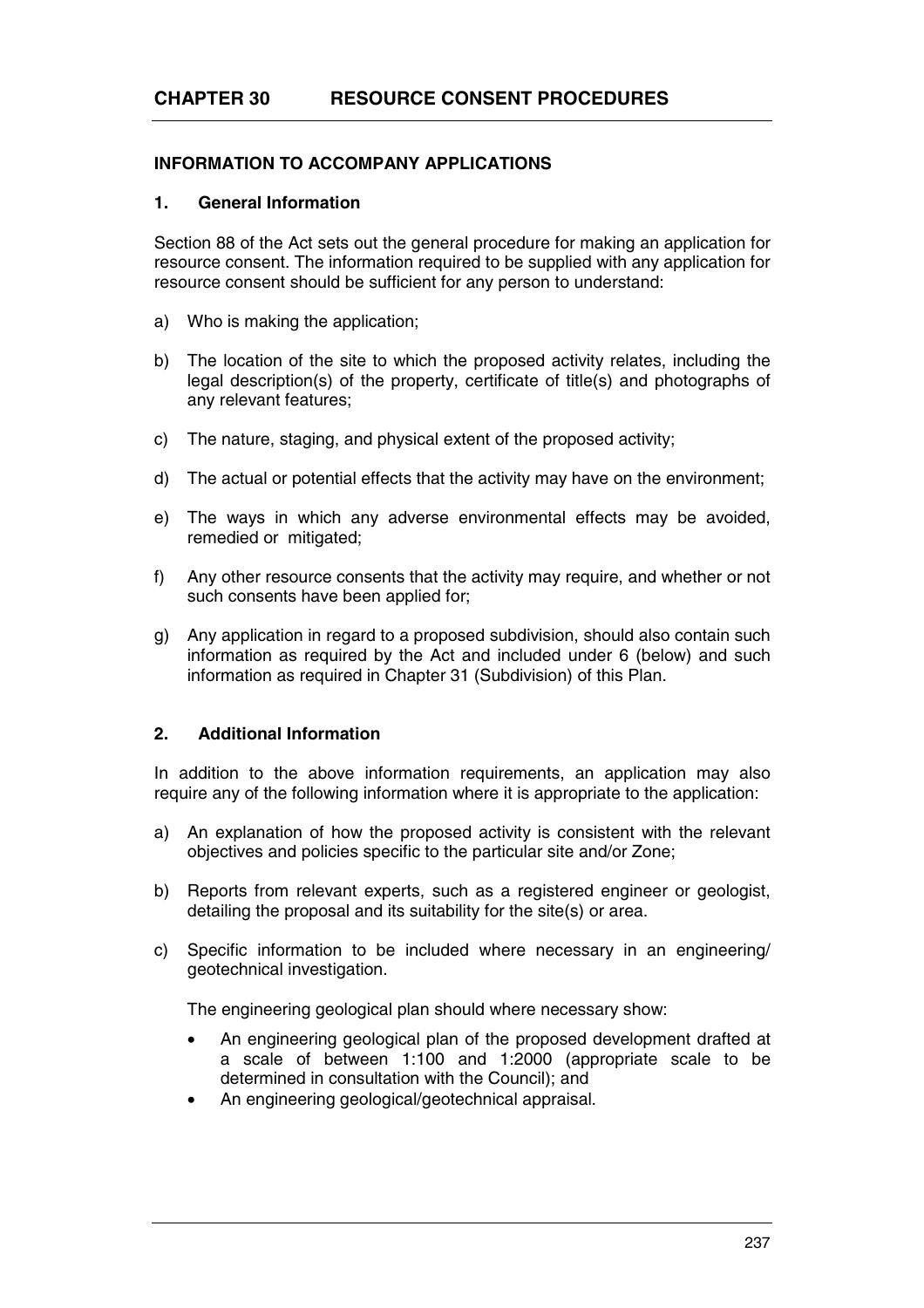- Existing features (including natural ground contours, hydrological and/or hydrogeological features such as watercourses, ponds and seepage zones, areas of fill and active or potentially active geomorphic features);
- Distribution and extent of surface geology deposits and bedrock;
- Proposed site engineering features (including access tracks/ roads, final construction levels, stages of development, drainage structures and sediment traps); and
- Location of suitable building platforms for each site or Lot.

The engineering geological assessment should include (where necessary) information on:

- Foundation materials (bedrock and surface geology);
- Any existing fill material (depth, extent and nature of);
- Surface and subsurface drainage patterns;
- Topographic and/or engineering constraints to site development and/or site access;
- Any active or potentially active geomorphic processes such as land instability and streambank erosion; and)
- If appropriate, site preparation requirements for any fill, fill placement requirements and engineering design, fill performance monitoring and drainage control measures.

**Note 1** The engineering geology assessment report should provide guidelines for subdivision planning and recommendations for further investigations (if and where appropriate).

**Note 2** The engineering/geotechnical investigation should be completed and the report prepared by a person suitably qualified and experienced in engineering and/or geotechnical and/or engineering geological matters.

- d) Specific details regarding the nature, scale and design of the proposal (including, where appropriate, building materials, colours, hours of operation, vehicle parking spaces, access and proposed landscaping);
- e) If a sign is to be included in the proposal, the information to be displayed on the sign;
- f) A description of the methodology of effluent disposal and water supply (if appropriate);
- g) An explanation of any consultation undertaken. Any concerns, recommendations or requirements made known by any Regional, District or City Council, the Department of Conservation, iwi or any other relevant organisation or affected persons should be recorded;
- h) Any relevant hazard information, including any protection or hazard mitigation measures and an explanation as to whether the proposal will exacerbate the extent or effects of any hazard beyond the site;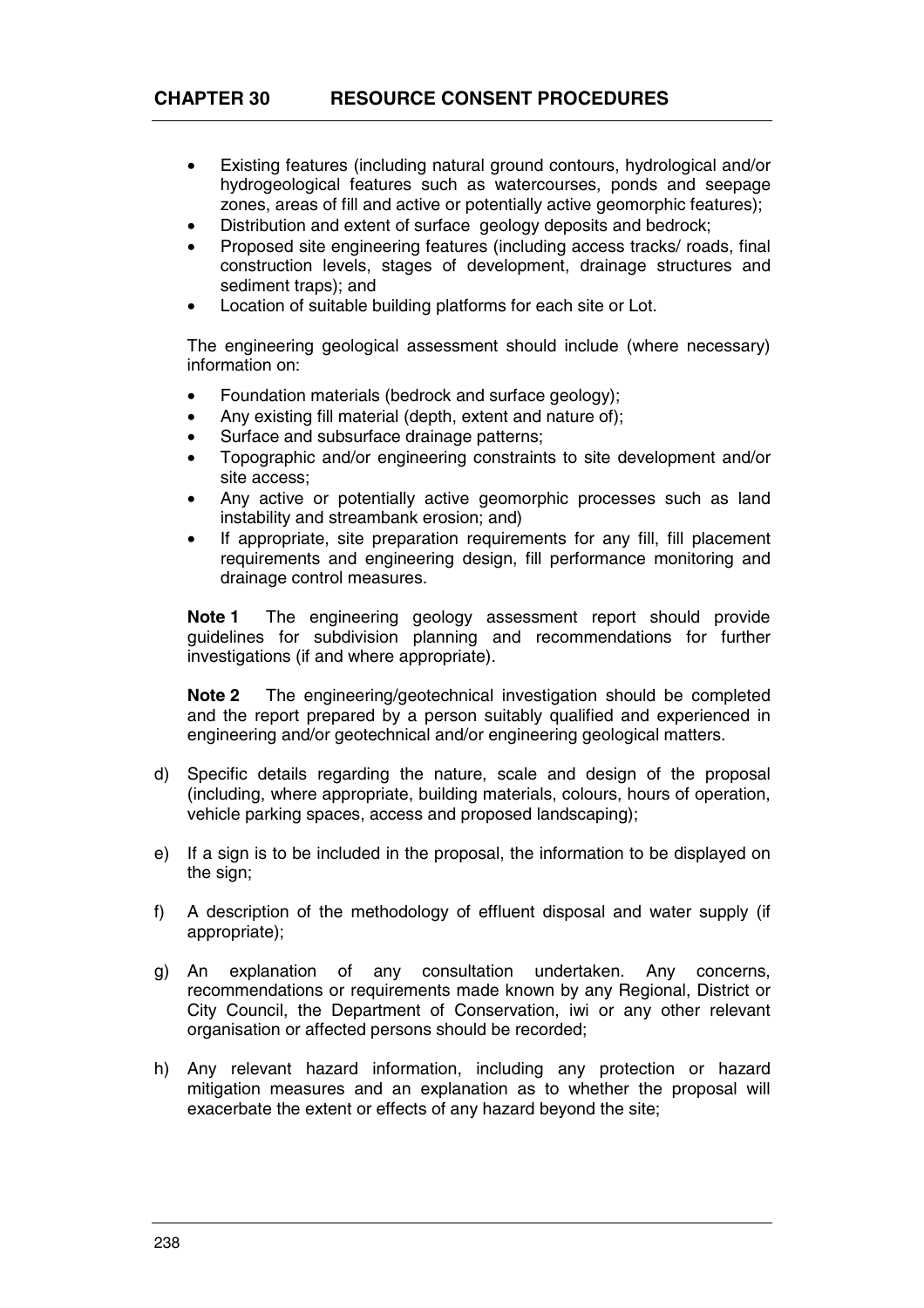- i) The extent of any earthworks;
- j) The location of any significant areas of indigenous vegetation, water bodies (including lakes and streams) and ridgelines and an explanation of any effect of the proposed activity(s) on any Protection Policy Area, Coastal Protection Area, Conservation Reserves, or Protected Building, object or site, or Notable Building, object or site, or 'silent file' areas;
- k) Any proposal to establish production forestry which requires consent as a controlled, discretionary, restricted discretionary or non-complying activity must include as part of the application the following information:
	- Location and dimensions of areas proposed for clearance of existing vegetation and/or production planting.
	- Location and extent of any archaeological or historic sites within the site subject of clearance and/or planting or earthworks and details of how they will be affected by the proposal.
	- Location and dimensions of any surface water bodies within the site subject of clearance and/or planting or earthworks and details of how they will be affected by the proposal.
	- Measures to be used to protect any areas of indigenous vegetation within the site subject of the application.
	- Methods to be used to prevent invasion by wilding seedlings of any adjacent areas of indigenous vegetation.
	- Methods to be used to prevent erosion during any clearance, planting or harvesting work.
	- The time period over which any clearance and/or planting will take place.
	- Measures to be used to protect water flow and quality of any bodies of water or wetlands in the vicinity.
	- Methods to be employed to inhibit the spread of fire within and in the vicinity of the area to be forested, including fire access roads.
	- Likely methods to be employed in harvesting operations.
	- Anticipated date(s) and time period(s) of harvesting.
		- à Roading and harvesting shall be conducted in accordance with the principles of the NZ Forest Code of Practice or its successor ruling at the time.
- l) For all applications involving heritage resources the following information is required:
	- An explanation of the nature of the heritage resources affected, i.e. heritage building/place/site/waahi tapu;
	- The specific location of the heritage resource, (preferably a map showing the location of the resource and area of impact the proposal has on the resource;
	- A statement as to whether the activity will affect the whole/part of the heritage resource;
	- An indication as to how adverse effects on heritage values will be mitigated;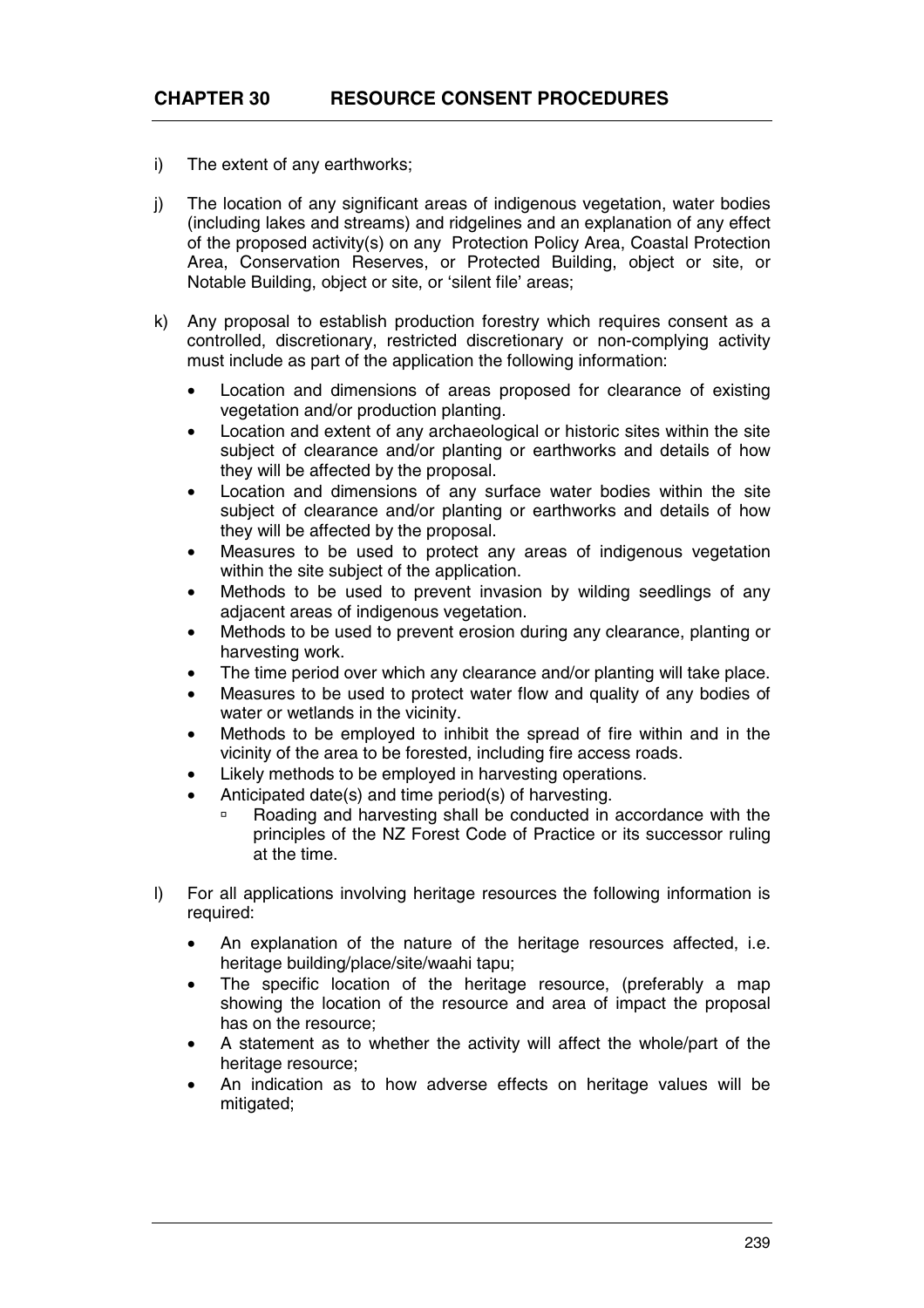- Where it is likely a significant adverse effect will result, a description of any possible alternative location or methods of undertaking the activity;
- What consultation (if any) has occurred with Tangata whenua (if it relates to a waahi tapu and/or waahi tapu area) and the New Zealand Historic Places Trust.

Amendments to design and other details of any application for resource consent may be made until the close of hearing, only if such amendments are within the scope defined by the original application. If such amendments go beyond that scope, such as by increasing the scale or intensity of the proposed activity, or by significantly altering the character or effects of the proposal, a fresh application will be required.

## **3. Drawings and Plans**

In addition to the above information, all applications for resource consent must (unless inappropriate to do so) include a set of plans and/or drawings to illustrate the proposal.

An application for a land use consent must supply an original, plus two copies, as A3 or A4 reductions, of each plan or drawing. The plan and/or drawings must be accurate, and legible and shall include the following information:

- a) **Site Location:** with road name, property boundaries, and north point.
- b) **Site Plan:** at an appropriate scale for detail (which in any urban area shall be at a scale of no less than 1:200), showing as applicable:
	- property dimensions in metres;
	- the location of all existing and proposed buildings and structures;
	- all sealed areas:
	- the position of any easement over the site;
	- the position and dimensions of every parking and loading space;
	- kerb lines adjacent to the site and any adjacent street trees;
	- levels on site boundaries and around any buildings and, if the site is not level (a uniform grade of less than 1 in 10), ground contours;
	- proposed retaining walls, excavations and landfills;
	- existing trees and areas of vegetation and proposed landscaping;
	- where appropriate, shadow diagrams or models showing overshadowing of proposed structures on adjacent properties;
	- watercourses, and drainage and sewerage pipes within the site; and
	- the means to manage all stormwater and sanitary drainage.
- c) **Floor Plan:** of each building at a scale of no less than 1:100, showing:
	- the use of all parts of the building including parking, storage and service areas;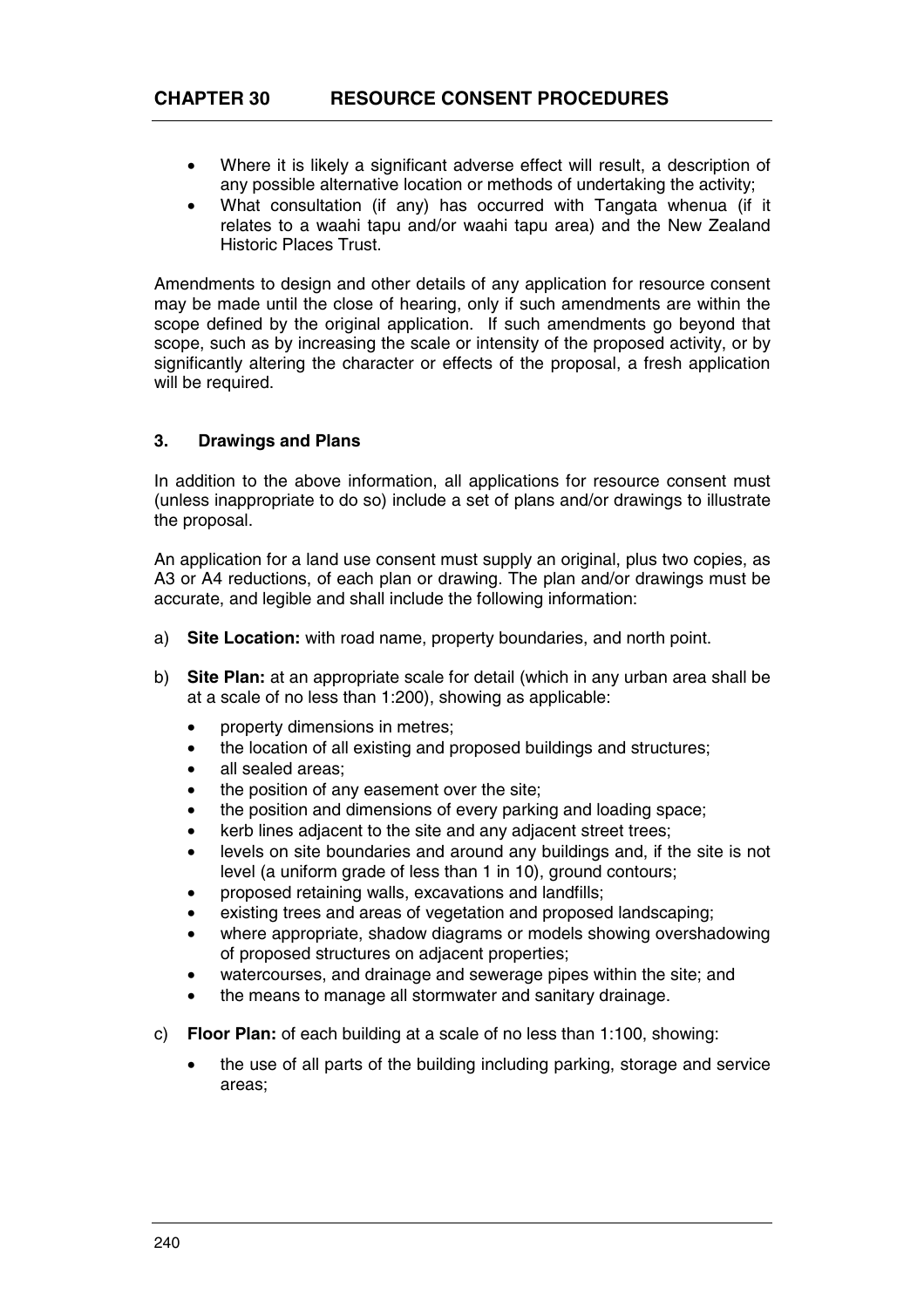- where appropriate, internal layout of the building and identification of the use of such rooms or parts of a floor. (Where several floors are of the same area and use, a standard floor plan may be used).
- d) Elevations of each building at a scale of no less than 1:100 showing:
	- the external appearance of the building (including windows and doors);
	- the number of floors;
	- building heights and distance to any property boundary and, where relevant, building height envelopes and maximum permitted height; and
	- original and modified ground levels underneath the proposed building.

## **4. Assessment of Environmental Effects**

Any assessment of environmental effects supplied with an application must provide sufficient information for any person to understand the actual or potential effects (both beneficial or adverse) of that proposed activity on the environment, and the ways it is proposed to avoid, remedy or mitigate any adverse effects.

An application for a controlled activity need only address those matters over which the Council has retained control. An application for a discretionary activity consent to vary a condition for a permitted activity or standard for a controlled activity need only address those matters related to the activity's non-compliance with the particular condition or standard.

The assessment for other types of applications shall address all relevant matters relating to the actual or potential effects of the proposed activity on the environment, and shall be in sufficient detail to enable a clear understanding of the scale and significance of those effects.

Where an application is required to include an assessment of environmental effects the applicant may be required, unless it is unreasonable in the circumstances, to consult as part of the assessment with the following persons as appropriate:

- a) The owner(s) and occupier(s) of the subject land;
- b) Persons likely to be directly affected by the proposed activity;
- c) The District and Regional Council;
- d) The Department of Conservation;
- e) The New Zealand Historic Places Trust;
- f) Relevant iwi;
- g) Crown Public Health;
- h) Other authorities, organisations or individuals as appropriate.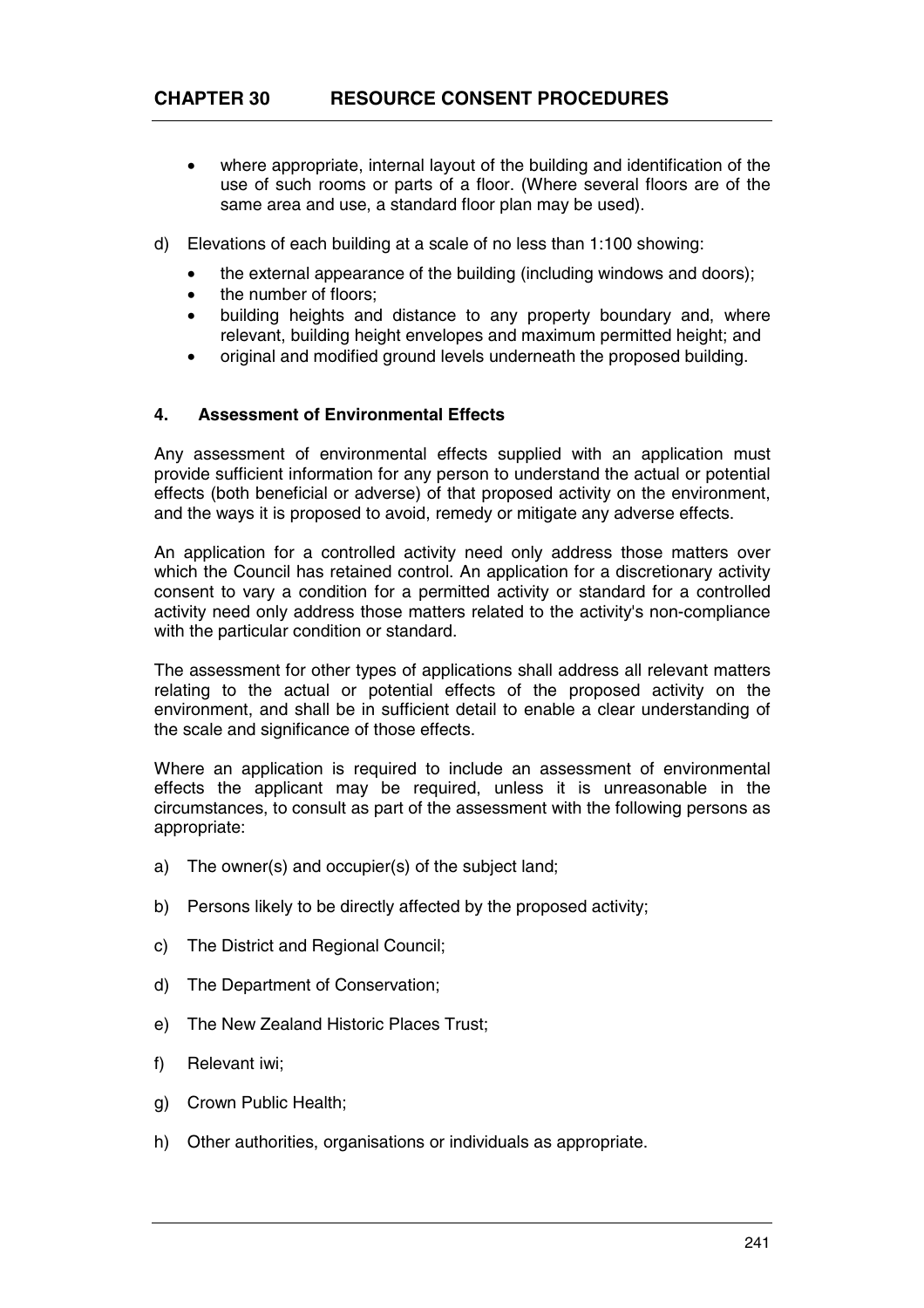### **5. Supplementary Information**

#### 5.1 Further Information

The Council may, in terms of section 92 of the Act, require applicants to supply further information relating to the application where such information is necessary to better understand:

- The nature of the proposed activity;
- The effects the proposed activity may have on the environment; and
- The ways in which any adverse environmental effect may be avoided, remedied or mitigated.

Where the Council considers that any significant adverse environmental effect may result from a proposed activity, it may also require an explanation of any possible alternative locations or methods for undertaking the activity, the applicant's reasons for making the proposed choice and the consultation undertaken by the applicant.

### 5.2 Commissioned Reports

The Council may also commission a report on any matters raised in relation to an application, including a review of any information provided in the application. The purpose of any review would be to:

- Audit the information provided in an application in terms of its accuracy, relevance, and comprehensiveness; or
- Review any technical, scientific, or operational detail pertaining to the proposed activity; or
- Identify and assess any natural hazard or the use or storage of any hazardous substance pertaining to the proposed activity, including reasonable measures to avoid, remedy or mitigate any potential adverse environmental effects; or
- Provide information on other matters pertaining to the application, such as design and appearance of buildings or heritage, amenity, or cultural considerations.

Prior to commissioning any such report/s as detailed above, and for which the applicant will incur the costs, the Council is to advise the applicant, that such report/s will be commissioned and an estimate of likely costs of such report/s.

### **6. Specific Information Accompanying Subdivision Consent Applications**

Any application for subdivision consent shall include (but is not limited to):

- a) A description of the activity for which consent is sought;
- b) The address and legal description of the property, and a copy of the Certificate(s) of Title for the land to be subdivided;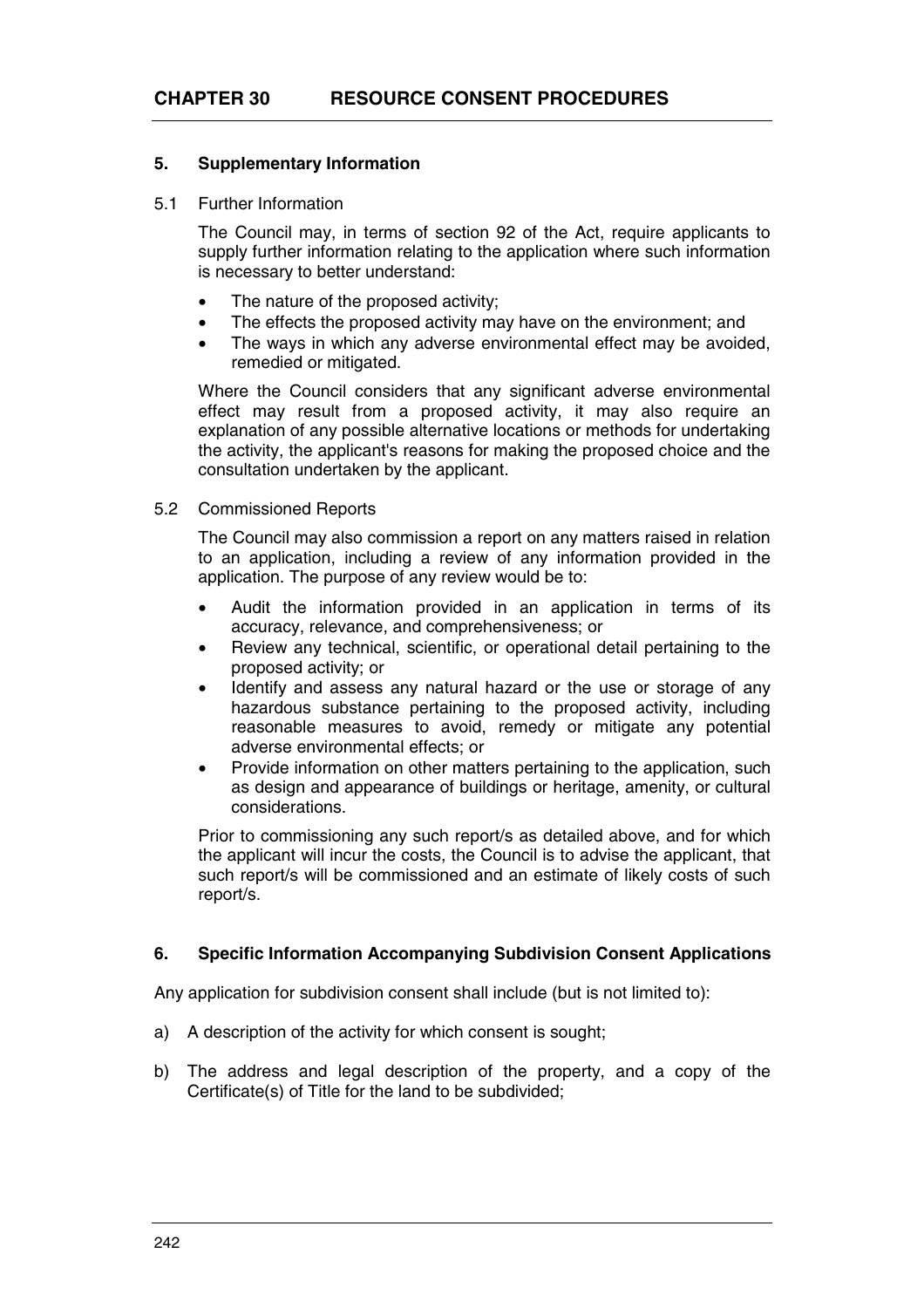- c) A statement specifying any other resource consent(s) the applicant may require in regard to any aspect of the proposed activity, and whether the applicant has applied for such consent(s);
- d) Such information as is required under section 219 of the Act;
- e) In regard to an application for a discretionary or non-complying activity, an Assessment of Environmental Effects;
- f) Plan(s) drawn to an identified scale, preferably on either A3 or A4 sized paper or larger, containing sufficient information to adequately define and identify:
	- the address and legal description of the property:
	- the position of all new boundaries, including restrictive covenant boundaries for cross-lease applications, and unit, accessory unit and common property boundaries for unit title applications;
	- the areas of all new allotments (except for a subdivision by grant of cross lease or company lease or by the deposit of a unit title);
	- the location and areas of new reserves to be created (including esplanade reserves), esplanade or access strips, and any proposed improvements;
	- the location and areas of any land below Mean High Water Spring Tide Mark or of any part of the bed of a river or lake which is required under section 235 of the Act to be shown on the survey plan as land to be vested in the Crown;
	- the location and areas of land to be set aside as new road:
	- the location and area of any proposed easement;
	- abutting and underlying title boundaries, existing building line restrictions and any existing easements;
	- the balance area of the property to be subdivided showing any proposals for future development;
	- where appropriate, contours at an interval sufficient for the design of accessways and services, or to show the general topography of the area, particularly around proposed house sites;
	- any features or areas to be protected by covenant or other method;
	- the principal topographic and geological features, including areas of loose fill and faultline or fault traces;
	- areas of land that may be subject to flooding or inundation, erosion. landslip or subsidence, or areas of land that are within an identified natural hazard high risk area;
	- any significant environmental feature or area of indigenous vegetation;
	- all surface water bodies:
	- the existing sewer and stormwater drainage system with invert and manhole levels;
	- existing utility services;
	- existing groundwater bores and their Regional Council reference number;
	- existing and proposed septic tanks, soakage areas, and irrigation systems;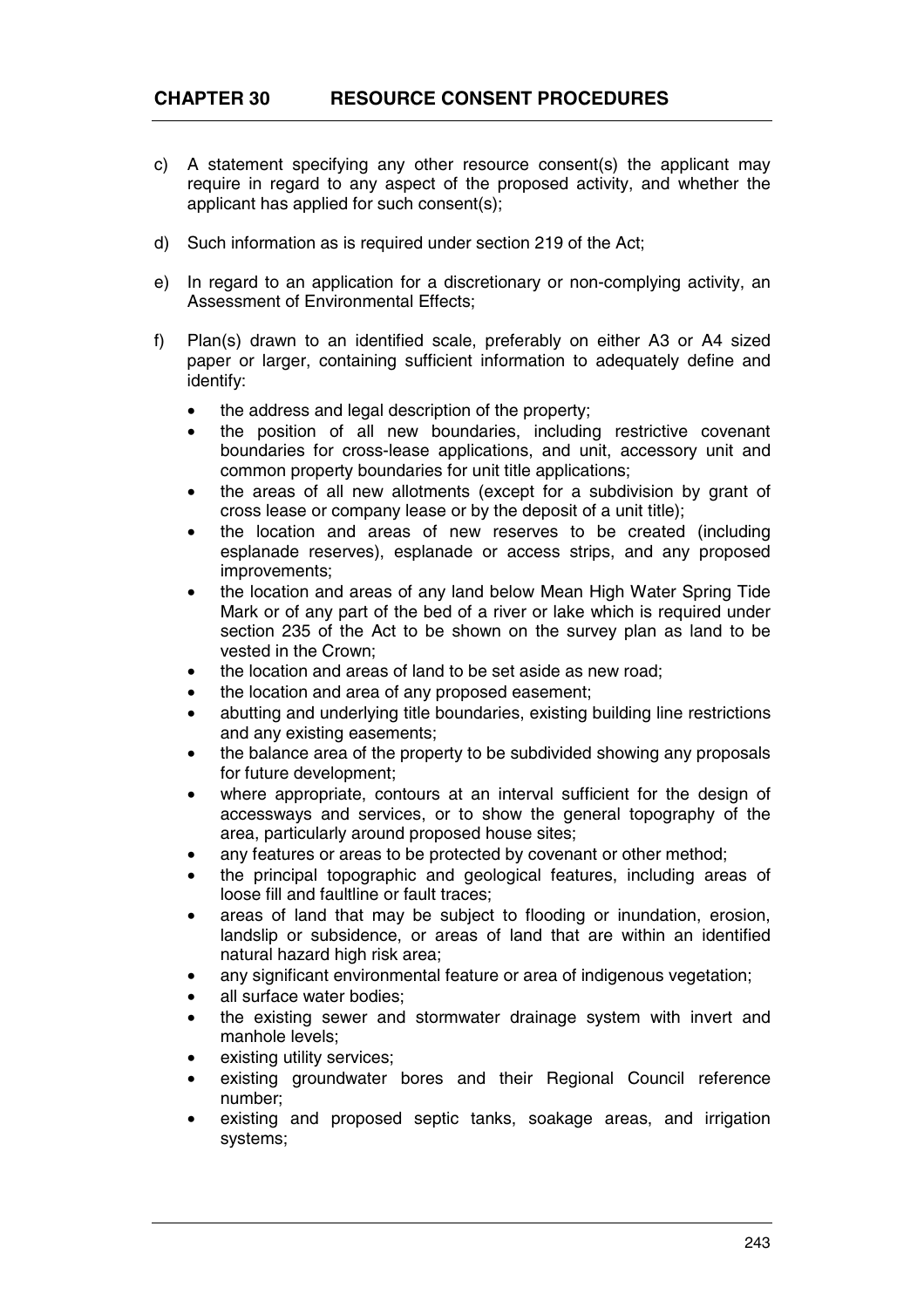- existing structures (including buildings), and fences and whether such structures will be retained, relocated or removed;
- appropriate building platform or platforms identified in accordance with the objectives and policies for subdivision and rules for the relevant Zone, unless it is not intended to erect a building, in which case a consent notice may be imposed by the Council which precludes the erection of a building on a site;
- details of any earthworks required to establish building platforms and access, including the quantity of cut and fill proposed;
- existing roads, carriageways, and pathways to which connection will be made;
- proposed roads, access points onto the lot(s), accessways, and service lanes with relevant widths, areas and gradients, methods of formation and surfacing;
- proposed areas of excavation and fill, together with the proposed finished contours for proposed cuts and fills greater than  $5m^3$ ;
- any designations applying to all or part of the lot;
- memorandum of easements; and
- any necessary amalgamation condition.
- g) Information shall also be provided in plans, drawings or reports on the following matters, where appropriate:
	- **Potable Water Supply:** verification that each new lot is capable of providing an adequate water supply;
	- **Utility Services:** information on the availability, or otherwise, of common utility services;
	- **Stormwater Drainage:**
		- à Where existing stormwater sewers are proposed to be used or connected to service the subdivision, confirmation that adequate capacity is available; or
		- à If stormwater is proposed to be discharged into a watercourse or the sea, any consultation undertaken and consents required; or
	- **Sewage Disposal:** 
		- Whether there is adequate capacity through existing sewers; or
		- à Evidence that the lot(s) has the ability to adequately dispose of sewage on-site in an environmentally acceptable manner, and if so, that the relevant consents have been lodged or obtained; or details of the method(s) of sewage disposal to be employed.
	- **Stability:** a statement that there is no uncontrolled fill on the site, and there is no evidence of soil creep, slumping, or other site instability;
	- **Faultlines:** if any faultlines or traces are shown on the survey plan, a full geotechnical report must also be submitted;
	- **Hazardous Substances:** if the subject land contains or has contained an installation in which a hazardous substance was stored, used or disposed of the applicant shall include an assessment of risks posed by the installation by referring to the "ANZ ECC Guidelines" and/or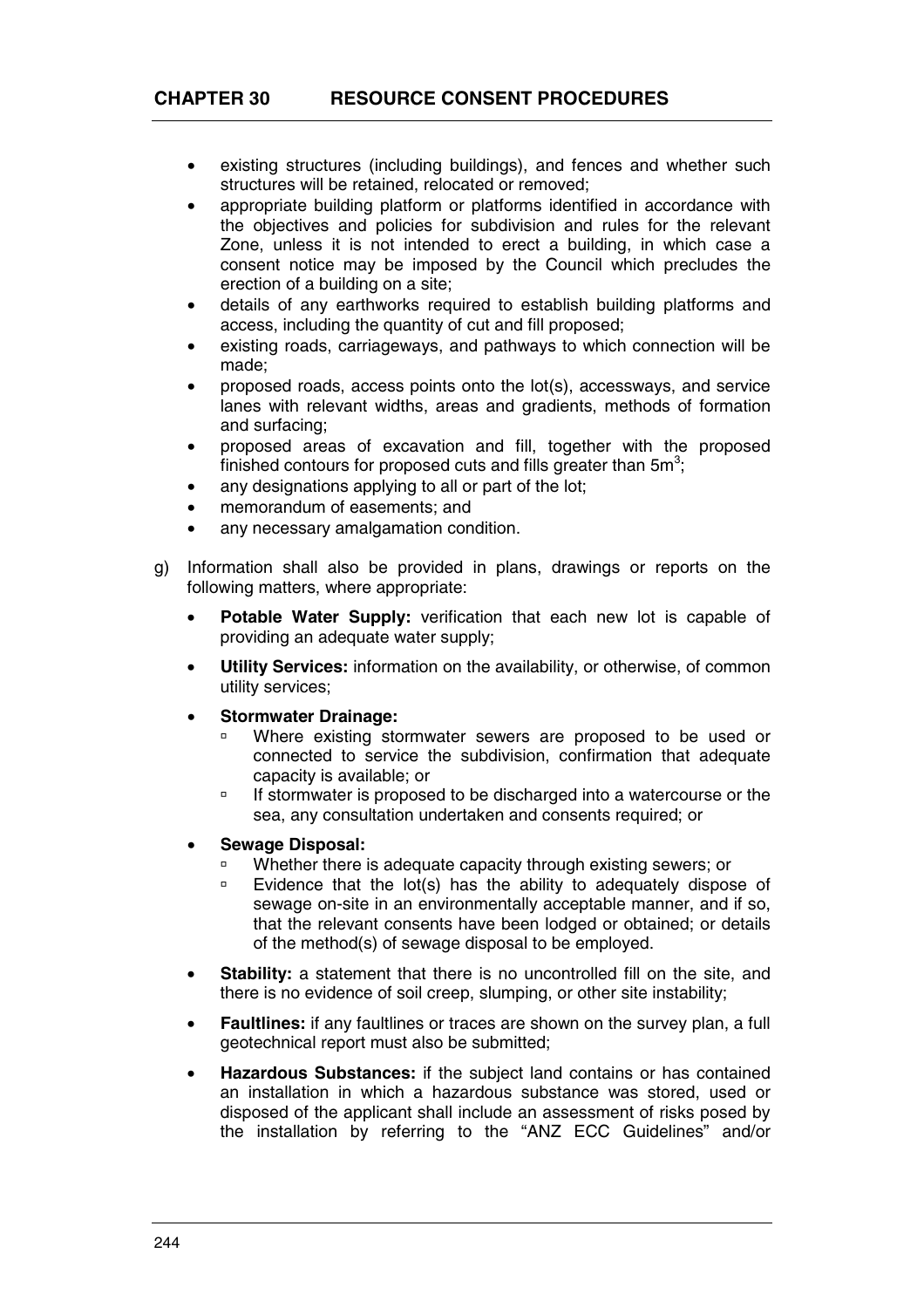"Guidelines and Priorities and Procedures for Contaminated Sites Investigations" published by the Ministry of Health or its successor at the time.

- Heritage Sites and Protected and Notable Buildings, objects and sites: if the subject land contains an identified feature, the application must include information about the feature and any proposed method of protecting and/or enhancing the feature as necessary;
- An application for a cross lease or company lease or unit title shall include:
	- $\Box$  Information to demonstrate that the building(s) has or have existing use rights; or
	- à A copy of the certificate of compliance for each building; or
	- <sup>o</sup> Any land use consent granted for the subject buildings; or<br>landscript buildings meet the subject buildings meet the
	- à Information to demonstrate the subject buildings meet the relevant development controls of this Plan.
- **Staged Cross-Lease Subdivision:** sufficient information to demonstrate that the undeveloped balance portion of land is suitable for further development that would be in accordance with the requirements of the District Plan and that all possible site constraints to such development have been investigated and reported;
- **Staged Unit Title Subdivision:** information must be submitted with the application to show the proposed staging of development, including:
	- à How all existing or proposed buildings will meet the requirements of the District Plan; or
	- à The land use consent issued for any proposed buildings; or
	- à The building consent issued for any proposed buildings.
- **Staged Freehold Subdivision:** information on the proposed staging process and time frame.

### **7. Specific Information Accompanying Applications to Waive an Esplanade Reserve or Esplanade Strip Requirement**

In addition to any other information requirements, an application to reduce or waive an esplanade reserve or esplanade strip requirement shall include the following:

- a) A description of the ecological characteristics of the water body and the land subject to an esplanade reserve or esplanade strip, including any existing or alternative measures for protecting or enhancing those characteristics;
- b) The requirements of the landowner to use the site in an effective and reasonable manner;
- c) The extent to which the public can obtain access to the water body and what recreational value it may have;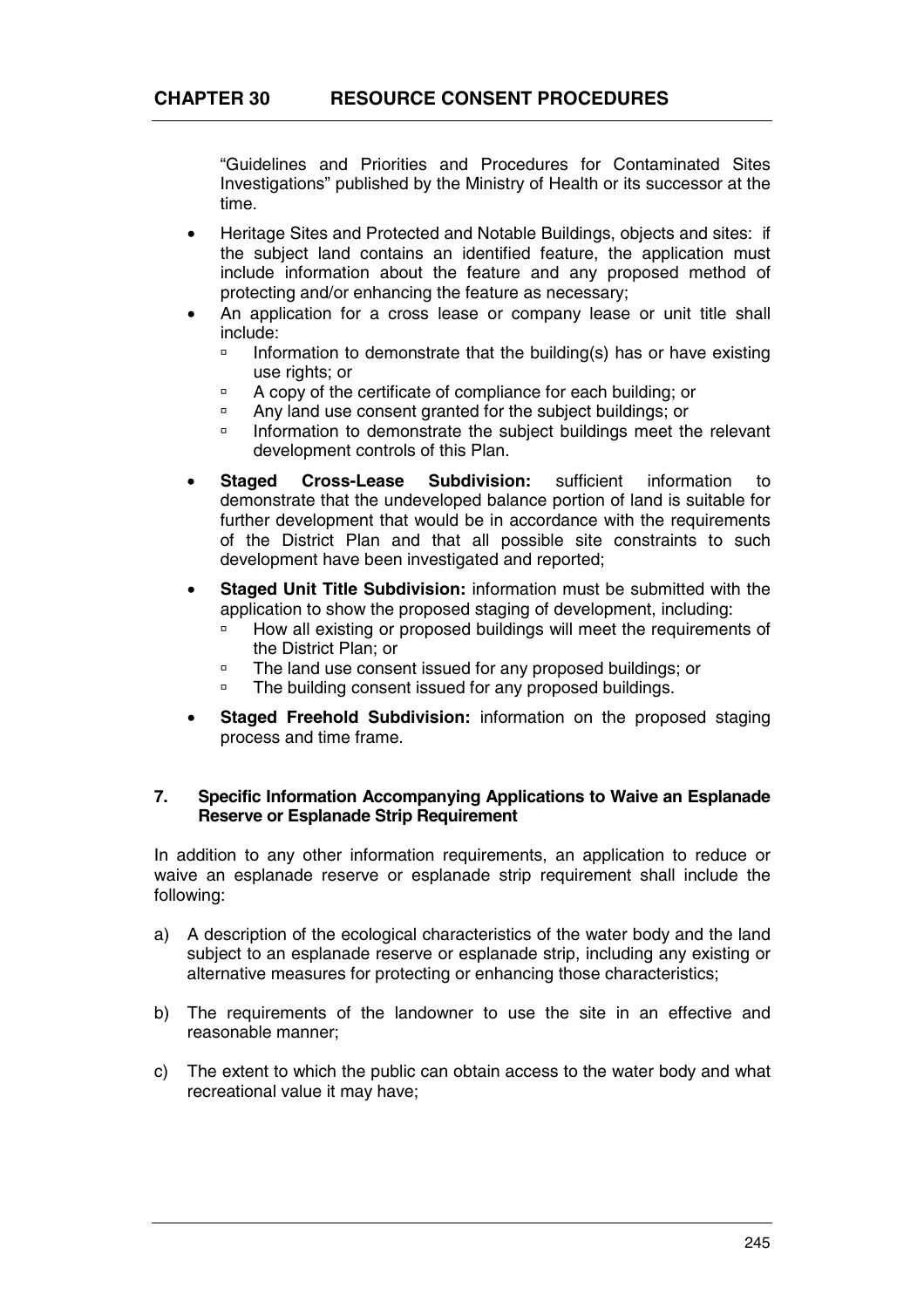- d) The extent to which the natural character and visual quality of the water body will be preserved; and
- e) The location of any buildings or structures that may effect or influence the width of the reserve or strip.
- f) A description of any constraints such as, but not limited to; pests and weeds that may affect the usefulness/value of the land for esplanade purposes.

### **CRITERIA FOR ASSESSING RESOURCE CONSENT APPLICATIONS**

### **1. Assessment of Land Use Consents**

The matters contained in sections 104 and 105 and in Part II of the Act apply to the consideration of all resource consents for land use activities. In addition to these above matters, the Council shall consider the following matters;

- a) The relevant matters stated for the consideration of any controlled or discretionary activity;
- b) Whether the proposed activity would be contrary to any relevant objectives and policies of the Plan;
- c) Whether conditions can be devised to avoid, remedy or mitigate any adverse effects of the proposal;
- d) The environmental outcomes intended to be achieved by the Plan;
- e) The design and location of any proposed building and its effect on the visual amenity of the area;
- f) The nature of any goods or products, including hazardous substances, that are to be used or stored on the site and the degree to which they affect the quality of the locality or public safety;
- g) The hours of operation or frequency with which the activity is proposed to be undertaken and the extent to which it will have adverse effect on the amenity of the area in terms of noise generation, effect on public safety and efficiency, privacy, amenity and character of the locality;
- h) Any recommendations made by a relevant expert;
- i) The outcome of any consultation undertaken;
- j) The degree to which any potential hazardous substances can be avoided, remedied or mitigated; and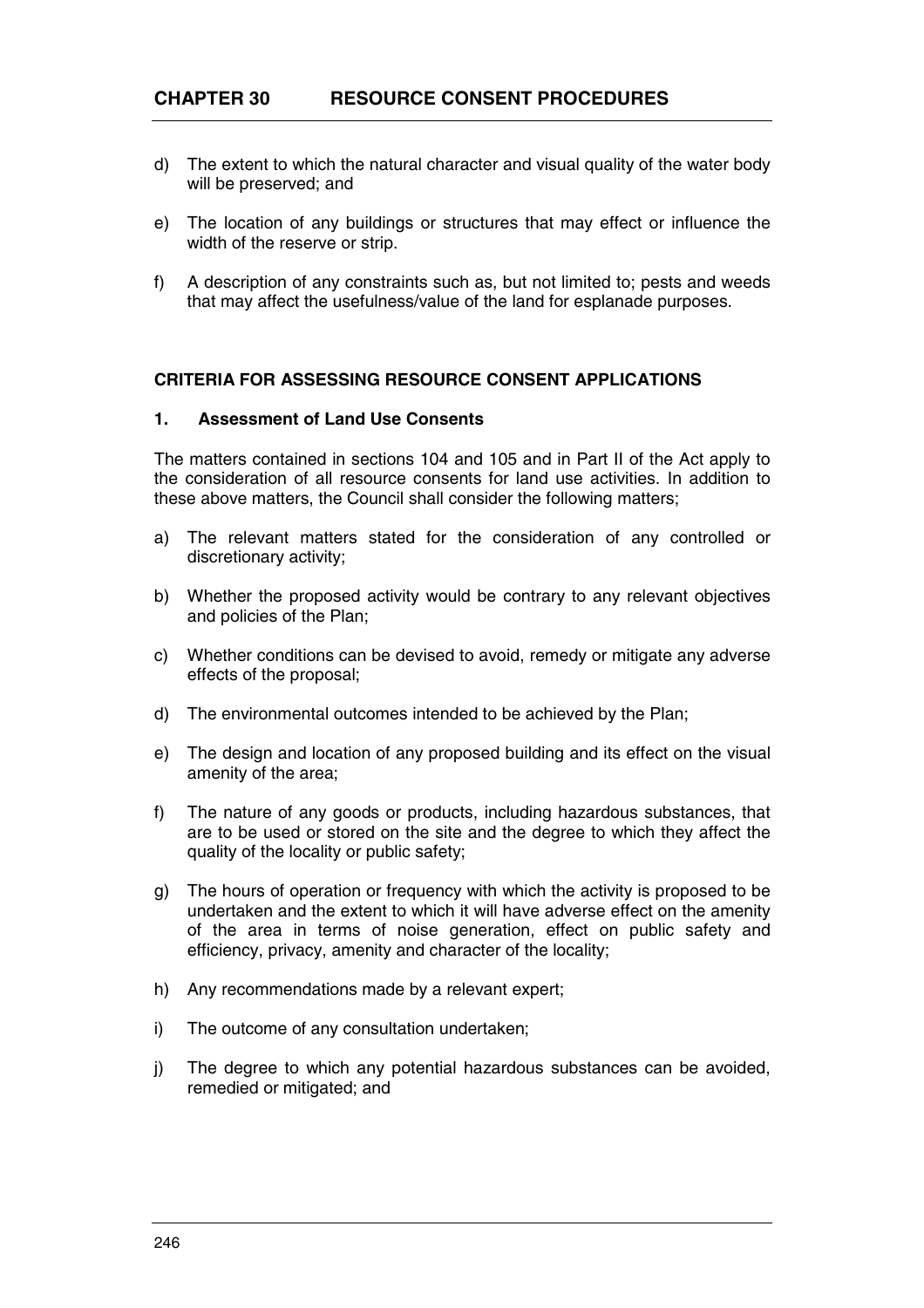- k) The extent to which any significant environmental feature and the landscape values of the area will be maintained and/or enhanced.
- l) Any detrimental effects on utility services and the roading network.
- m) Tangata Whenua should be consulted on resource consents where it is deemed that they could be adversely affected. In particular, Section 6 and 7 of the Resource Management Act 1991 should be considered.

#### **2. Assessment Criteria for Restricted Discretionary Activities or Discretionary Activities which do not Conform with Conditions for Permitted Activities or Standards and Terms for Controlled Activities**

The following matters will be considered in an assessment of a restricted discretionary activity or discretionary activity.

- a) Whether the degree of non-compliance with any particular condition, standard or term is minor, having regard to the purpose of that control; or
- b) If it is unreasonable to require compliance with the condition, standard or term; or
- c) Whether conditions can be imposed to avoid, remedy or mitigate any adverse environmental effects resulting from the non-compliance with any rule, standard or term; or
- d) Features of the site which make compliance difficult, including size, shape, access, topography, geotechnical constraints, or the presence of a natural hazard or indigenous vegetation.
- e) Aspects relating to existing development which make compliance difficult, including the location or layout of existing buildings, the need for architectural coherence, the preservation or enhancement of any heritage features or significant environmental features, or the provision of special facilities for the community or groups within the community (such as the disabled).
- f) Unusual amenity circumstances, including improvements to amenity on site or in the immediate vicinity, the retention of vegetation or open space, screening or shading, the preservation of privacy, or the improvement of public views.
- g) Special environmental considerations, including the proximity of noxious, dangerous, offensive or objectionable land uses to the site, any unusually located building on an adjacent site, preservation of the natural character of the area or the enhancement of the environmental quality of the neighbourhood.
- h) Unusual traffic conditions (vehicular or pedestrian), including volumes of traffic, traffic safety, efficiency of traffic movement, pedestrian amenity,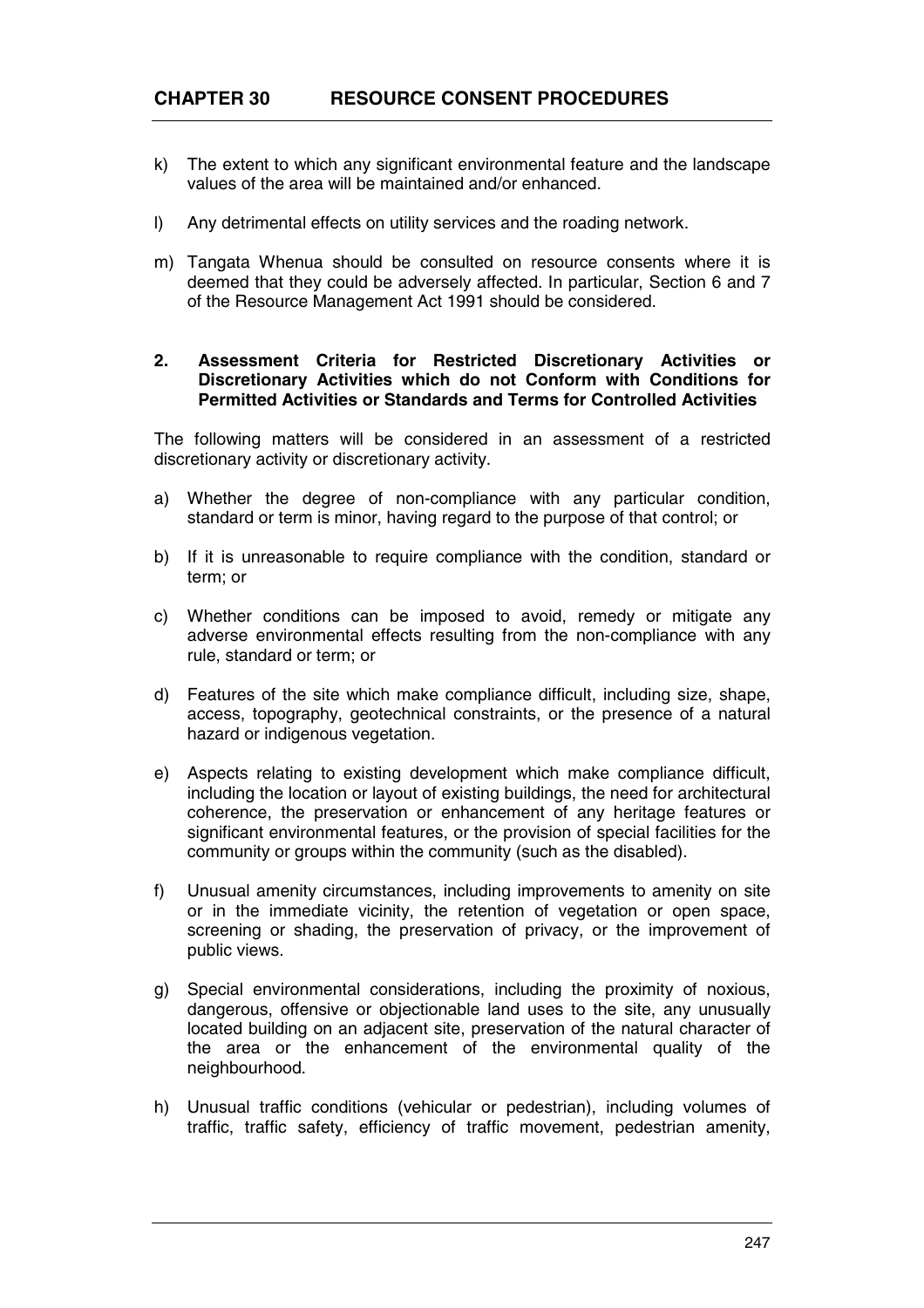adequate alternative provision for parking, improvement to existing parking, better design of access and parking facilities and improved on and off-site access.

# **3. Specific Criteria for Assessing Land Use Consent Applications**

## **a) Amenity**

Yards/Separation Distances/Amenity Planting

- The extent to which any intrusion into a yard requirement is necessary to enable more efficient, practical and/or reasonable use of the balance of the site or the long term protection of significant trees or significant environmental features on the site;
- Any adverse effects of the proximity or bulk of the building resulting in loss of access to daylight or privacy on adjoining sites;
- The provision of landscaping or screening to mitigate the adverse effects of any yard encroachment;
- For a front yard setback, the extent to which alternative practical locations are available on the site;
- The extent to which an alteration of the front vard will detract from the pleasantness, coherence, openness and attractiveness of the site as viewed from the street and adjoining sites;
- The adverse effects of any building intrusion into the front yard on the outlook and privacy of people on the adjoining sites;
- The extent to which any encroachment into the front yard will be compatible with the appearance, layout and scale of other buildings and sites in the surrounding area; and
- The visual effects of amenity tree planting on views from public places or on local landscape and amenity values.

**Height** 

- The extent to which the proposed buildings will be compatible with the scale of other buildings in the surrounding area;
- The effect of the increased height in terms of visual dominance of the outlook from other sites, roads and public open spaces in the surrounding area;
- The extent to which the increased height would have an adverse effect on sites in the surrounding area in terms of loss of privacy through being overlooked;
- The extent to which the proposed building will overshadow adjoining sites and result in reduced sunlight and daylight admission; and
- Whether any adverse effects of increased height may be avoided. remedied or mitigated by such as through increased separation distances between the building and adjoining sites or the provision of screening.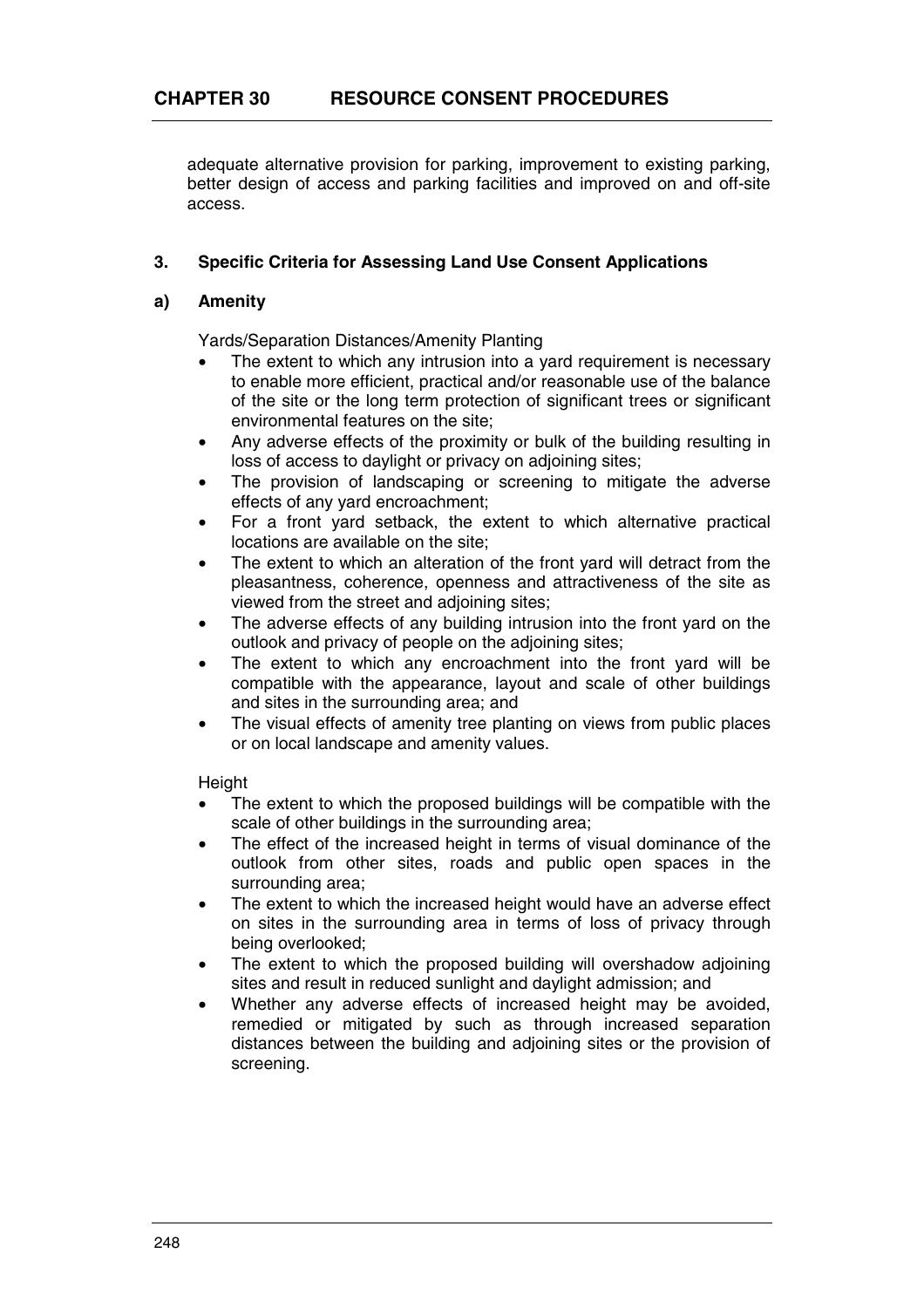Artificial Light

- The effect of the light on adjoining and other properties;
- Whether a reduction in the level of glare is possible; and
- Whether the direction in which the light is aimed, and the duration and hours of operation of the activity requiring the lighting, can be changed to avoid, remedy or mitigate any adverse effects.

Screening of Non-Residential Activities

- The effect of reduced landscaping and screening in terms of the visual impacts of the buildings and the scale of these buildings;
- The importance of landscaping and screening on the particular site, taking into account the visual quality of the surrounding environment; and
- The extent to which the site is visible from adjoining sites and the likely consequences on outlook from those sites of any reduction in landscaping or screening standards.

**Earthworks** 

- The visual impact on the immediate vicinity and on any areas of landscape value; or
- The effects of sediment and stormwater runoff on stream systems, habitats, and adjacent properties; or
- The removal of material by wind and any off-site effects; and
- The effects on ground water quality and quantities, including from leachate; or
- The effects on amenity values from dust nuisance and noise;
- The ability to mitigate any adverse environmental effects, through means including site and vegetation restoration, landscape treatment and planting and engineering measures; and
- The ability to adequately re-vegetate any cut slopes.

## **b) Traffic Generation**

- Any adverse effects, in terms of noise and vibration from vehicles entering or leaving the site or adjoining road(s), which are incompatible with existing noise or vibration levels in the area; or
- Any adverse effects, in terms of glare from headlights of vehicles entering or leaving the site, which intrude on residents or occupants of adioining residential sites; or
- Levels of traffic congestion or effects on traffic safety; or
- Any cumulative effect of traffic generation from the activity in conjunction with the traffic generation from other activities in the area; and
- The ability to mitigate any adverse effects of the additional traffic generation through the location and design of vehicle crossings, parking and loading areas or the provision of screening or other appropriate measures.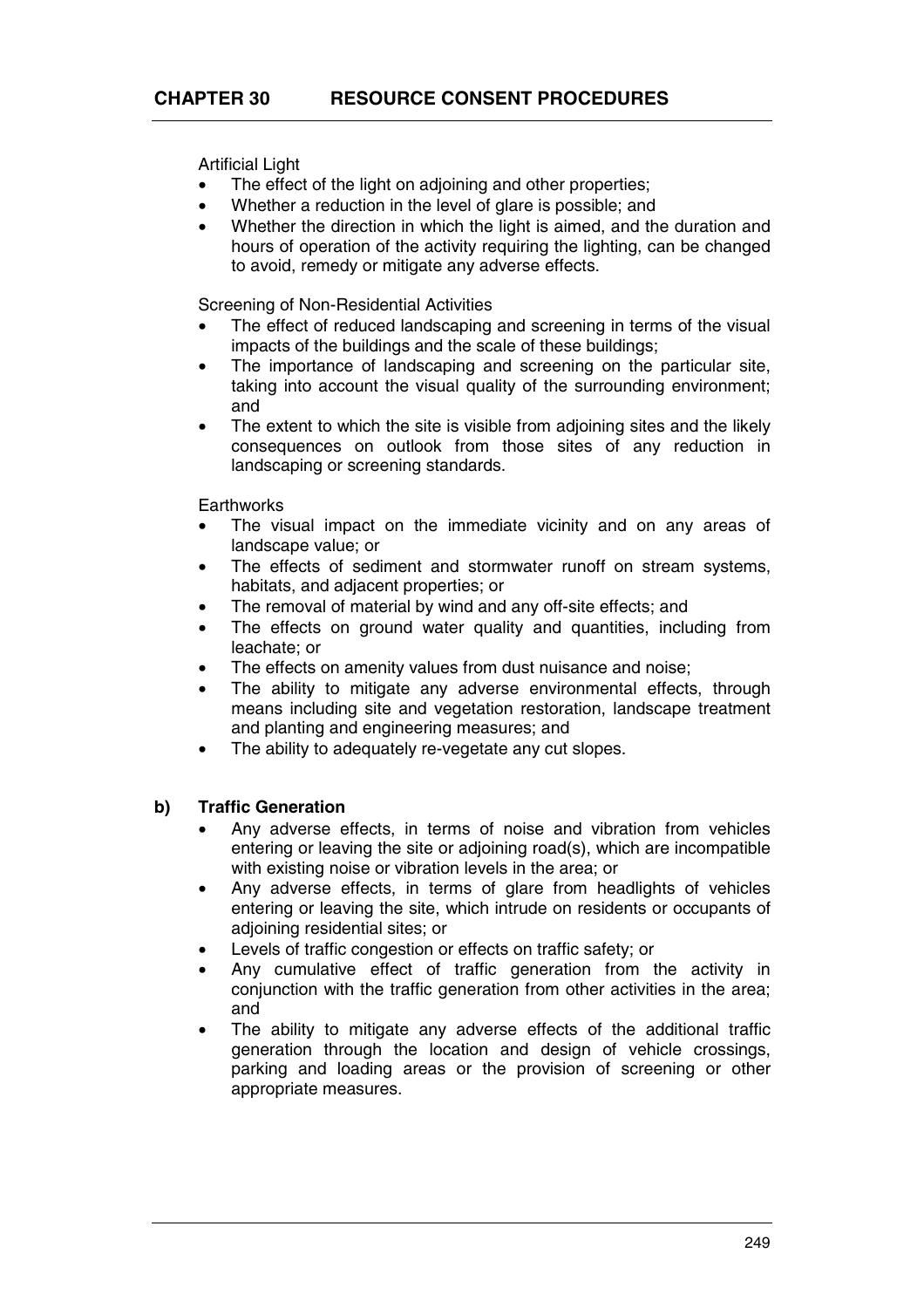# **4. Specific Criteria for Assessing Subdivision Consent Applications**

- a) The following matters will be considered, where relevant:
	- The provision for disposal of sewage and stormwater without adverse effects on public health or the environment;
	- The provision of a sufficient supply of potable water:
	- The provision or ability of every allotment to have vehicular access to a formed road or proposed formed road;
	- The cumulative impacts on the infrastructure of the District and its efficient use and development;
	- The provision of access within every lot:
	- The ability of any existing or likely future building to comply with conditions and standards in this Plan;
	- Whether amenity values and character will be protected or enhanced;
	- The appropriateness of the subdivision in relation to any sites or resources of significance to tangata whenua, including water quality;
	- The appropriateness of the subdivision in relation to Part II of the Act:
	- Whether any visually obtrusive or environmentally damaging earthworks associated with the proposed development of the subdivided land can be avoided or minimised;
	- Whether the subdivided land contains any substances that may be hazardous to future occupiers of the land;
	- Whether the allotment has an adequate building platform to allow a complying building to be constructed that will not be subject to unacceptable risks from natural hazards or will not significantly exacerbate the risks to other properties and people; and
	- Whether the allotment(s) comply with section 321 of the Local Government Act 1974 in regard to access to a legal road.
- b) For a staged unit development, whether the proposal has been granted a resource consent, or a certificate of compliance has been issued.
- c) For a subdivision of a building, the following matters will also be considered as relevant:
	- Whether the use of the building complies with all requirements of this Plan or has an applicable resource consent or has existing use rights;
	- Whether the building complies with all Building Code requirements including those generated by any change of use or has been lawfully erected; and
	- Whether the new allotments meet, or can meet, the requirements of section 46(4) of the Building Act 1991.
- d) Approval of Discretionary Activities

Consent to an application for subdivision as a discretionary activity may not be granted if one or more of the above criteria for assessment is not met. In addition, consent may not be granted under the following circumstances:

• For proposed leases of a building or part of a building not involving a cross lease, company lease or unit title, if the Council is not satisfied